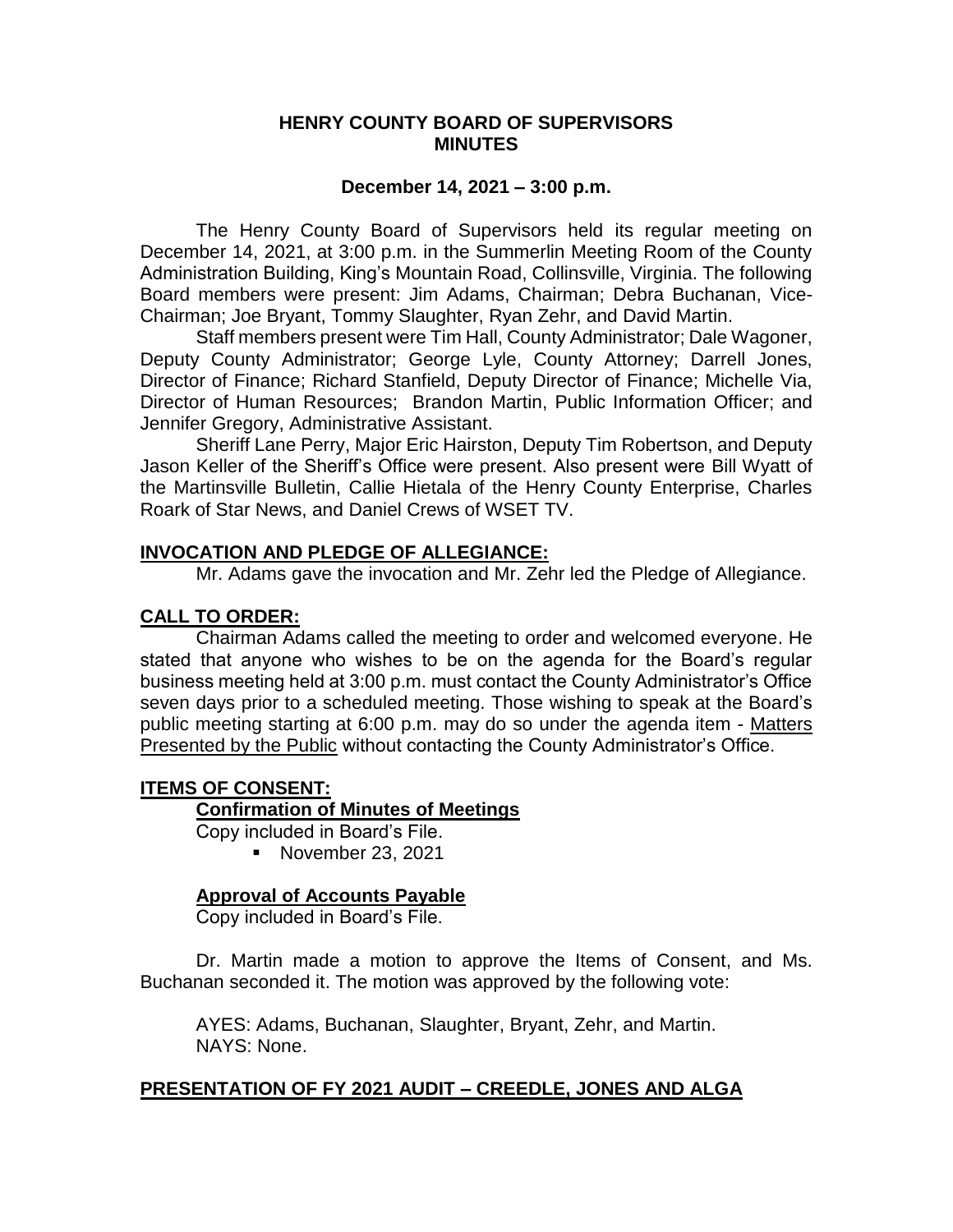Kim Jackson with Creedle, Jones, and Alga, P.C., presented its audit of County accounts for the fiscal year that ended June 30, 2021. Ms. Jackson said Henry County received an unmodified clean report with no audit findings. The County's total general fund balance at the end of the fiscal year was \$79,281,145, and the unassigned balance was \$33,779,866. On a motion by Mr. Zehr and seconded by Dr. Martin, the Board recommended acceptance of the Audit of County Accounts for the fiscal year that ended June 30, 2021, by the following vote:

AYES: Adams, Buchanan, Slaughter, Bryant, Martin, and Zehr. NAYS: None.

## **MATTERS PRESENTED BY THE PUBLIC**

Mary Martin from the Ridgeway District addressed the Board in opposition of reversion and the voluntary settlement agreement. Rev. Tyler Millner from the Iriswood District addressed the Board to ask them to consider making Martinsville and Henry County a better place and to involve the community when consideration is made for reversion. Doug Stegall from the Collinsville District addressed the Board to express his disapproval of the Board of Supervisors and Henry County Public School Board members being eligible to receive health insurance benefits from the County.

## **REPORT ON DELINQUENT TAX COLLECTION EFFORTS**

Mr. Grindstaff noted that 94.83% of 2020 personal property taxes and 96.36% of 2020 real estate taxes had been collected. Since January 1, 2021, TACS has collected approximately \$1,020,902.00. There were 51 VRW stops collected in November 2021, and 14 stops were collected in December 2021.

## **ADDITIONAL APPROPRIATION RE: FOUR-FOR-LIFE FUNDS – PUBLIC SAFETY**

Mr. Hall stated Henry County recently received \$53,422.72 from the Commonwealth's Four-for-Life, return-to-localities fund. This fund is derived from a fee charged by the State on each vehicle registered in Henry County. The funds must be used for emergency medical services training, supplies, or equipment. In the past, the funds were distributed equally among the five rescue squads and the Department of Public Safety for ambulance operations. As previously approved by the Board of Supervisors, the squads will be required to spend the funds before February 1, 2022, to allow staff time to complete the required reports and submit them to the Commonwealth. If the Board chooses to divide the funds among the six departments equally, each will receive \$8,903.78.

On a motion by Dr. Martin and seconded by Ms. Buchanan, the Board approved the additional appropriation of \$53,422.72 from Four-for-Life funds by the following vote:

AYES: Adams, Buchanan, Slaughter, Bryant, Martin, and Zehr. NAYS: None.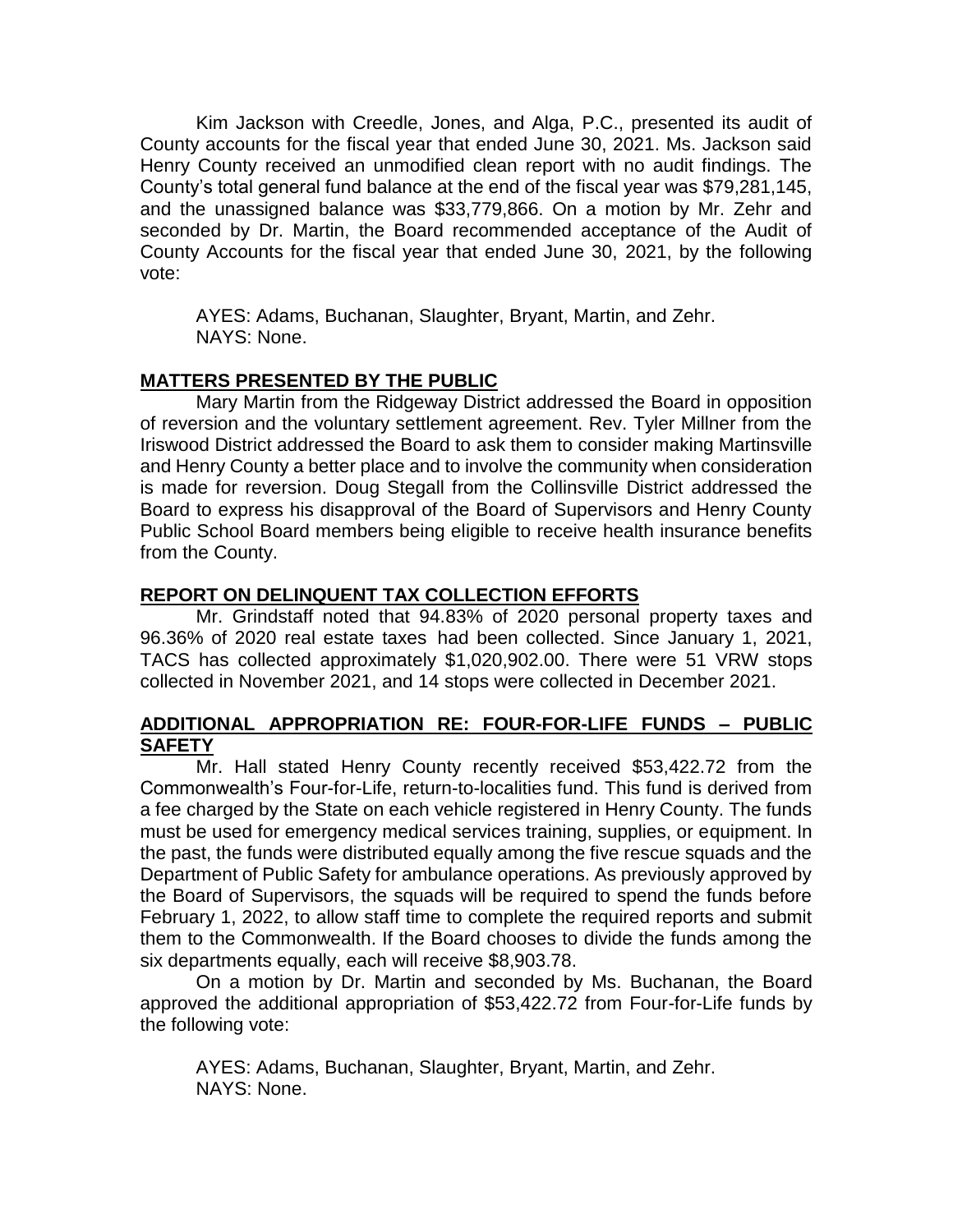# **AWARD OF CONTRACT RE: HVAC IMPROVEMENTS - COURTHOUSE**

Mr. Hall stated staff is asking the Board to award a contract of \$259,356 to Trane, Inc. for the replacement of the primary chiller unit in the Courthouse heating, ventilation, and air conditioning (HVAC) system. The new chiller will effectively improve air quality and energy efficiency in the building. It will also be more environmentally friendly as it uses refrigerants that are safer for the atmosphere. Staff recommends using American Rescue Plan Act (ARPA) funds for this purchase. Pricing is based on the County's existing contract with Trane.

On a motion by Mr. Bryant and seconded by Mr. Slaughter, the Board awarded a contract in the amount of \$259,356 to Trane, Inc. for HVAC improvements at the Courthouse by the following vote:

AYES: Adams, Buchanan, Slaughter, Bryant, Martin, and Zehr. NAYS: None.

## **CONSIDERATION OF PROJECTS FOR REGIONAL COMPREHENSIVE ECONOMIC DEVELOPMENT STRATEGY (CEDS)**

Mr. Hall said each year that the West Piedmont Regional Economic Development District, which serves Henry, Patrick, Franklin, and Pittsylvania counties, the cities of Martinsville and Danville, and the town of Rocky Mount, compiles an updated update Comprehensive Economic Development Strategy (CEDS). The plan will be forwarded to the U.S. Economic Development Administration (EDA) to maintain the eligibility of the participating localities to receive EDA funding. The document must contain a list of prioritized projects, and the WPPDC annually requests that each locality submit its proposed future projects. It is essential that all projects the Board will consider within the next year be included in the CEDS because only projects on the list are eligible for EDA funding.

Including a project in the CEDS does not commit the County to undertake the project. It is merely a listing of potential projects from which EDA representatives choose for investment of federal funds in this district. IF EDA invites the County to submit an application for a specific project from the list, the Board would then be required to commit the local funds necessary for implementation. Staff developed the attached proposed list of projects for the Board's approval.

On a motion by Mr. Zehr and seconded by Dr. Martin, the Board approved the list of projects for submission in the regional CEDS (Copy included in Board's File) by the following vote:

AYES: Adams, Buchanan, Slaughter, Bryant, Martin, and Zehr. NAYS: None.

# **LAND PURCHASE APPROVAL AND ACCEPTANCE OF DONATION RE: RIVERVIEW PARK**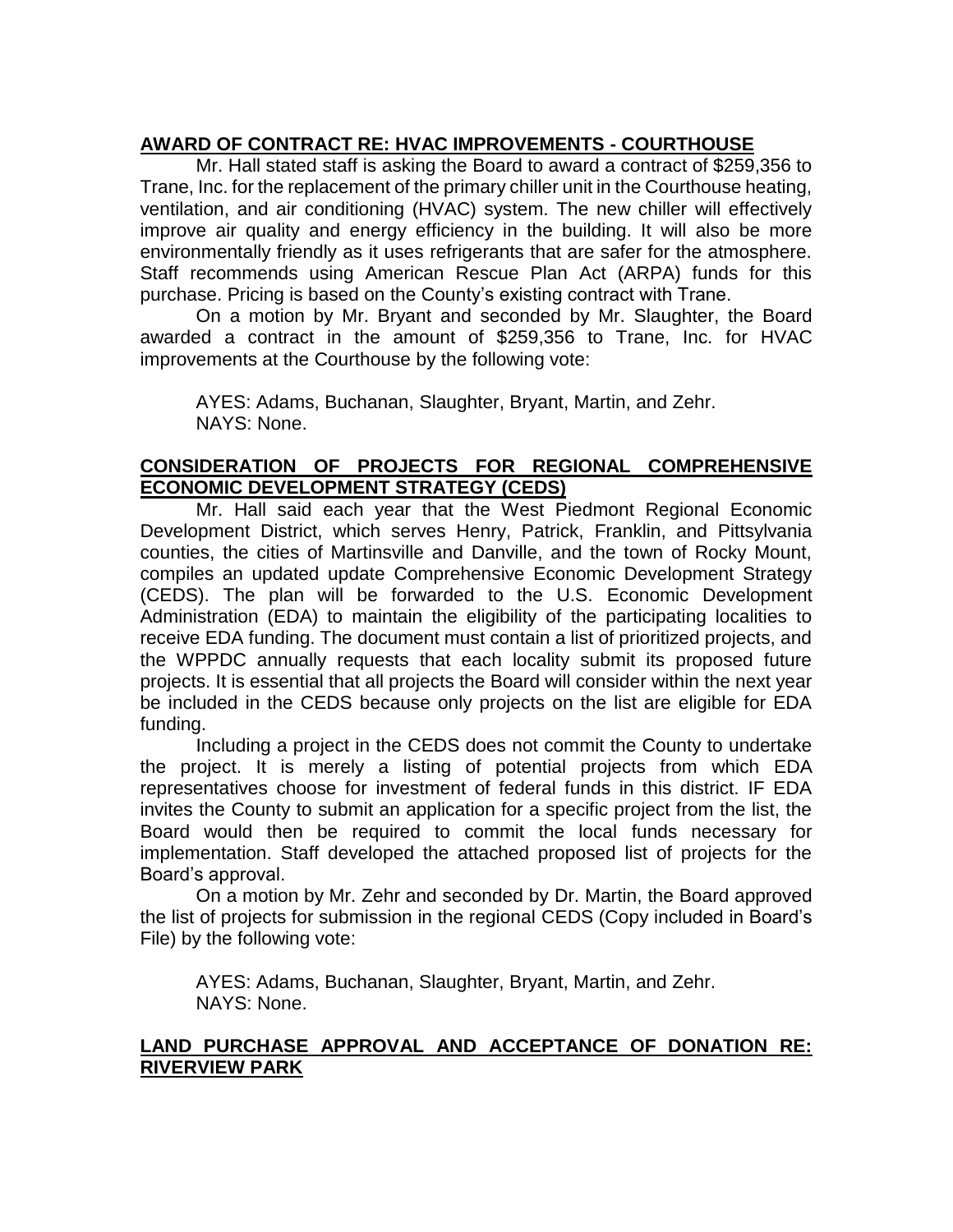Mr. Hall said in July, Henry County was awarded \$495,000 from the Virginia Department of Conservation and Recreation's (DCR) Land and Water Conservation Fund to purchase 56 acres adjacent to the Smith River Sports Complex. In addition, a local foundation is donating 60 acres adjacent to the Complex to the County. When combined, the County will have approximately 117 acres for the future development of outdoor recreation space known as Riverview Park. Staff is asking the Board to approve the purchase of land from Anne Vipperman and accept the donation of land from Newco, Inc.

On a motion by Dr. Martin and seconded by Mr. Zehr, the Board approved the purchase of land from Anne Vipperman, accept the donation of land from Newco, Inc., and authorize the Board Chairman to sign all documents related to these real estate transactions by the following vote:

AYES: Adams, Buchanan, Slaughter, Bryant, Martin, and Zehr. NAYS: None.

### **CONSIDERATION OF PATH FORWARD FOR HENRY COUNTY MAGISTERIAL DISTRICT REALIGNMENT**

Mr. Hall said with the release of updated census information every ten years, localities are required to revisit their magisterial district borders to ensure they still meet all requirements based on population. This process was impacted by delays in receiving census data as a result of the Coronavirus pandemic. However, it is time to start this work. The Board of Supervisors is charged with adopting district boundaries, usually as recommended by a committee appointed to do the preliminary work and present options to the Board. Additionally, public hearings will be held to receive citizen input.

On a motion by Ms. Buchanan and seconded by Mr. Zehr, the Board approved a committee comprised of County Attorney George Lyle, General Registrar Dawn Stultz-Vaughn, Planning, Zoning and Inspections Director Lee Clark, Public Information Officer Brandon Martin, GIS Manager Jason Gardner, and the County Administrator to draft the redistricting changes for presentation to the Board of Supervisors at a future date by the following vote:

AYES: Adams, Buchanan, Slaughter, Bryant, Martin, and Zehr. NAYS: None.

## **ADDITIONAL DISCUSSION – VOLUNTARY SETTLEMENT AGREEMENT**

Mr. Lyle said in August 2021 a Voluntary Settlement Agreement (VSA) between the City of Martinsville and Henry County was presented to the Commission on Local Government (COLG). In September 2021 the Commission held hearings on the topic of reversion as required by law, and in October 2021 the COLG approved the Voluntary Settlement Agreement as presented. The Board of Supervisors held a required public hearing regarding the VSA on November 23, 2021, and took no action on the item after the public hearing concluded. Supervisor Martin had asked Chairman Adams to place the item on today's agenda for consideration.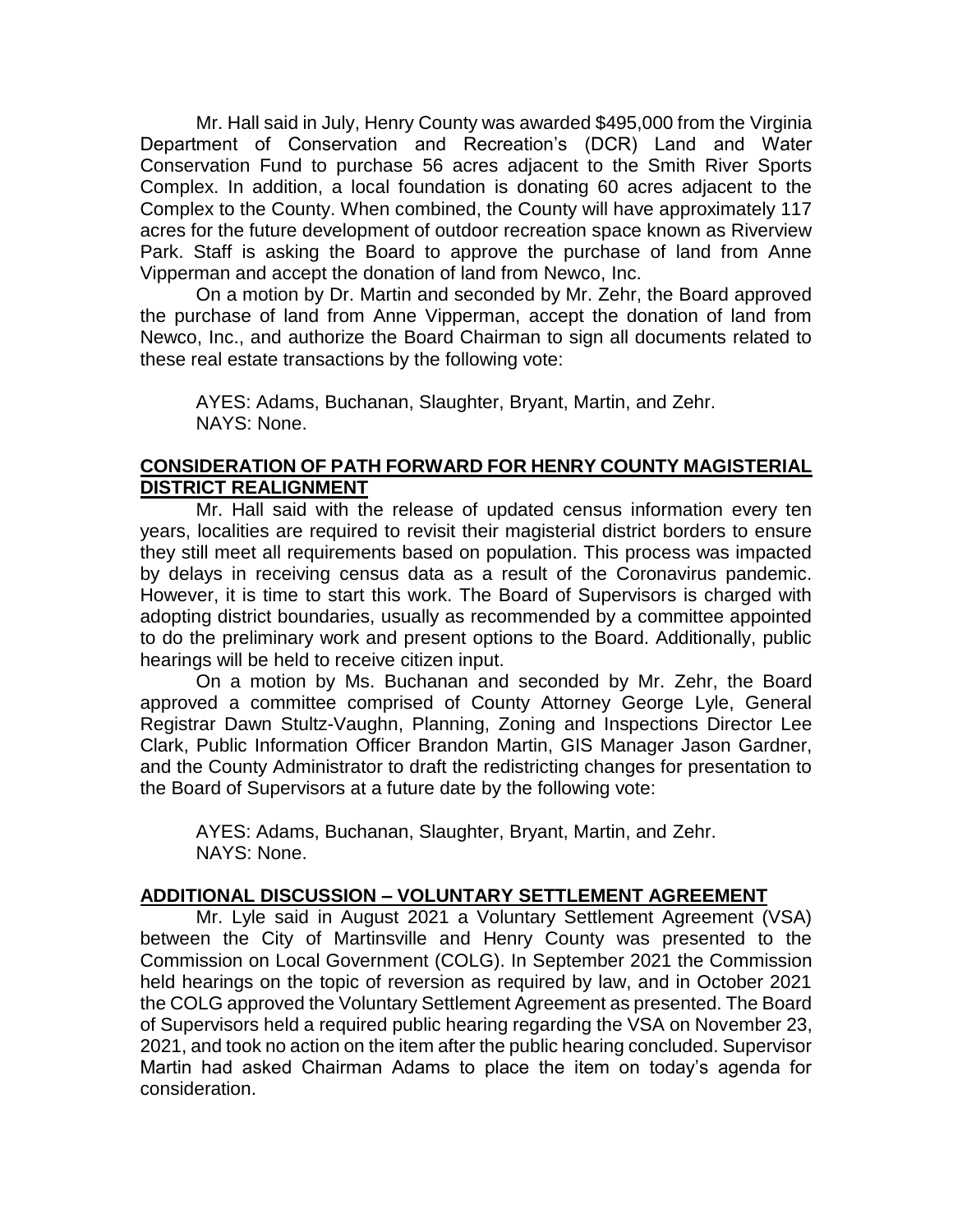General discussion was made from the Board. Mr. Bryant made a motion to hold off on voting until next month to allow more time for any action by the General Assembly. The motion was not seconded.

Dr. Martin made a motion to not approve the Voluntary Settlement Agreement. It was seconded by Mr. Bryant and passed by the following vote:

AYES: Buchanan, Bryant, Martin, and Zehr. NAYS: Adams, and Slaughter

### **CONSIDERATION OF DATE AND TIME FOR 2022 ORGANIZATIONAL MEETING**

Mr. Hall said the Board of Supervisors is required to have an organizational meeting at or soon after the first of the year. During the meeting, the Board will set its meeting dates for the 2022 calendar year and elect a chairperson and vicechairperson.

On a motion by Mr. Bryant and seconded by Mr. Zehr, the Board selected the date and time of Monday, January 3, 2022, at 5:00 p.m. for the 2022 Organizational Meeting by the following vote:

AYES: Adams, Buchanan, Slaughter, Bryant, Martin, and Zehr. NAYS: None.

#### **INFORMATIONAL ITEMS**

#### **Comments from the Board**

Mr. Bryant thanked staff for all their hard work in getting blighted structures in the Villa Heights community removed.

Mr. Buchanan asked about the status of local bridges being named after fallen police officers in the area. Mr. Hall said Brandon Martin was working with Sheriff Lane Perry and would bring the matter to the Board in the future for consideration.

Mr. Adams said staff brought to his attention a basket to be presented to Dr. Martin for his time served on the Board. Dr. Martin thanked Martinsville and Henry County, and Patrick County for allowing him to serve the communities. Dr. Martin said it had been an honor and privilege.

Mr. Hall said the County had received a broadband grant to localities in the amount of \$3,571,073 which will bring broadband to 10,056 residences who are currently unserved in the counties of Henry, Franklin, and Patrick by 2024. Crown will host job fairs at the CCAT building on December 16 from 9:00 a.m. – 3:00 p.m. and December 18 from 9:00 a.m. – 2:00 p.m. The County will resume its community COVID update tomorrow via a zoom at 10:00 a.m. Mr. Hall noted that the County follows the State Holiday schedule and will be closed December 23 and 24 for the Christmas holidays and December 31 for the New Year's Day holiday.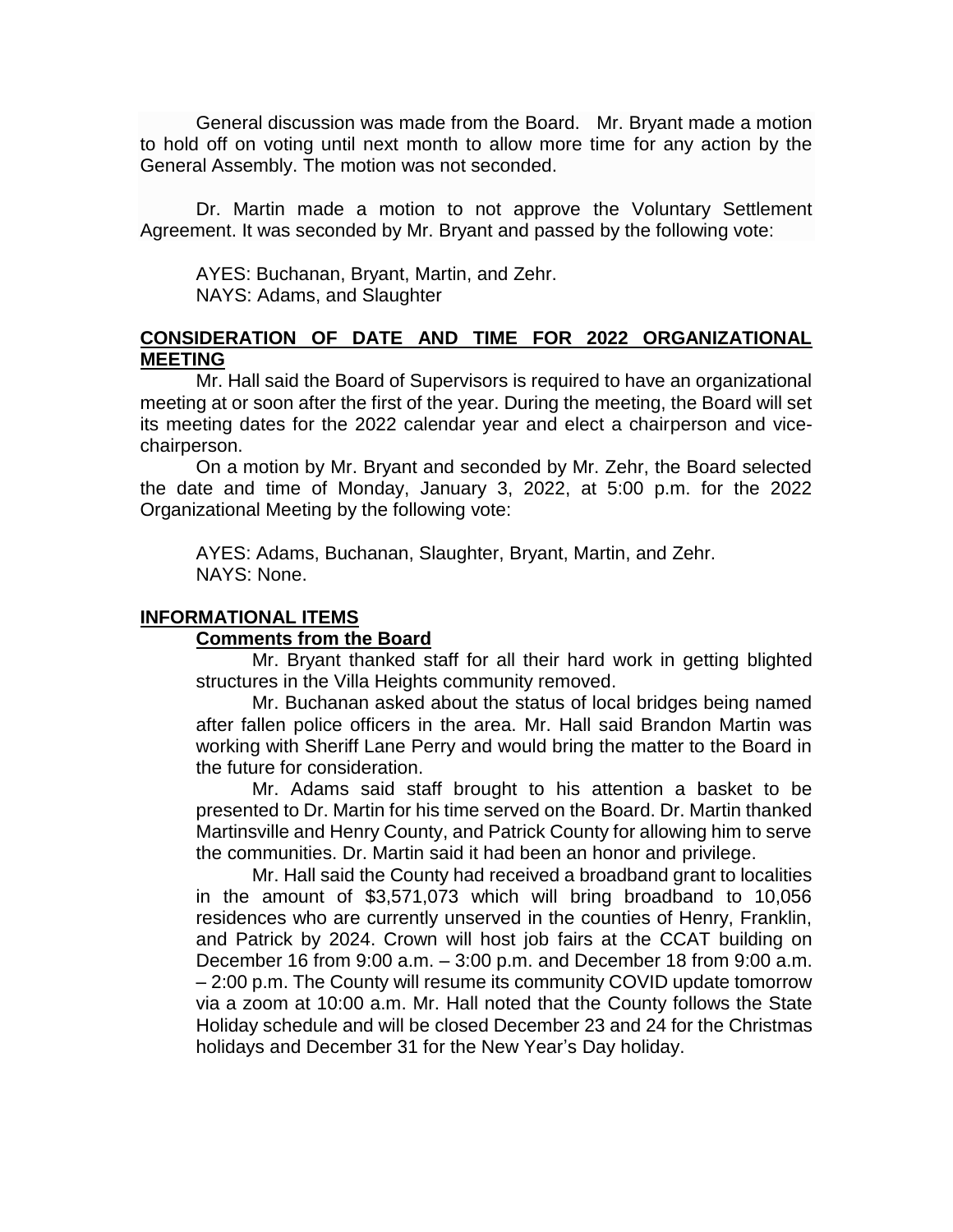## **CLOSED MEETING**

Mr. Slaughter moved that the Board go into a closed meeting at 3:57 p.m. to discuss the following:

- A) §2.2-3711(A)1 for Discussion of Appointees to the Southern Area Agency on Aging Board; Patriot Centre/CCBC Advisory Board, and Blue Ridge Regional Library Board
- B) §2.2-3711(A)7 for Discussion of Pending Legal Matters
- C) §2.2-3711(A)3 for Discussion of Acquisition/Disposal of Real Estate.
- D) §2.2-3711(A)5 for Discussion of As-Yet Unannounced Industries.
- E) §2.2-3711(A)1 for Discussion of Personnel Matters.

Ms. Buchanan seconded the motion, and it passed by the following vote:

AYES: Adams, Buchanan, Slaughter, Bryant, Zehr, and Martin. NAYS: None.

### **OPEN MEETING**

The Board returned to open meeting at 5:50 p.m. on a motion by Dr. Martin, seconded by Mr. Bryant, and it carried by the following vote:

AYES: Adams, Buchanan, Slaughter, Bryant, Zehr, and Martin. NAYS: None.

## **CERTIFICATION OF CLOSED MEETING**

Mr. Wagoner read the Certification of the Closed Meeting and took a roll call vote.

Board members voting in the affirmative were Mr. Zehr, Dr. Martin, Mr. Bryant, Ms. Buchanan, Mr. Slaughter, and Mr. Adams.

Blue Ridge Regional Library Board – On a motion by Ms. Buchanan and second by Mr. Zehr, the Board unanimously approved the appointment of M. Cheryl Via to an unexpired term ending June 30, 2023.

Patriot Centre/CCBC Advisory Board – On a motion by Mr. Bryant and second by Mr. Slaughter, the Board unanimously approved the re-appointments of Richard Hall, Terry Cundiff, Nubby Coleman, and Gary Gibson to four-year terms ending December 31, 2023.

Southern Area Agency on Aging Board – On a motion by Mr. Bryant and second by Dr. Martin, the Board unanimously approved the appointment of Melissa Puckett to a three-year term ending November 1, 2024.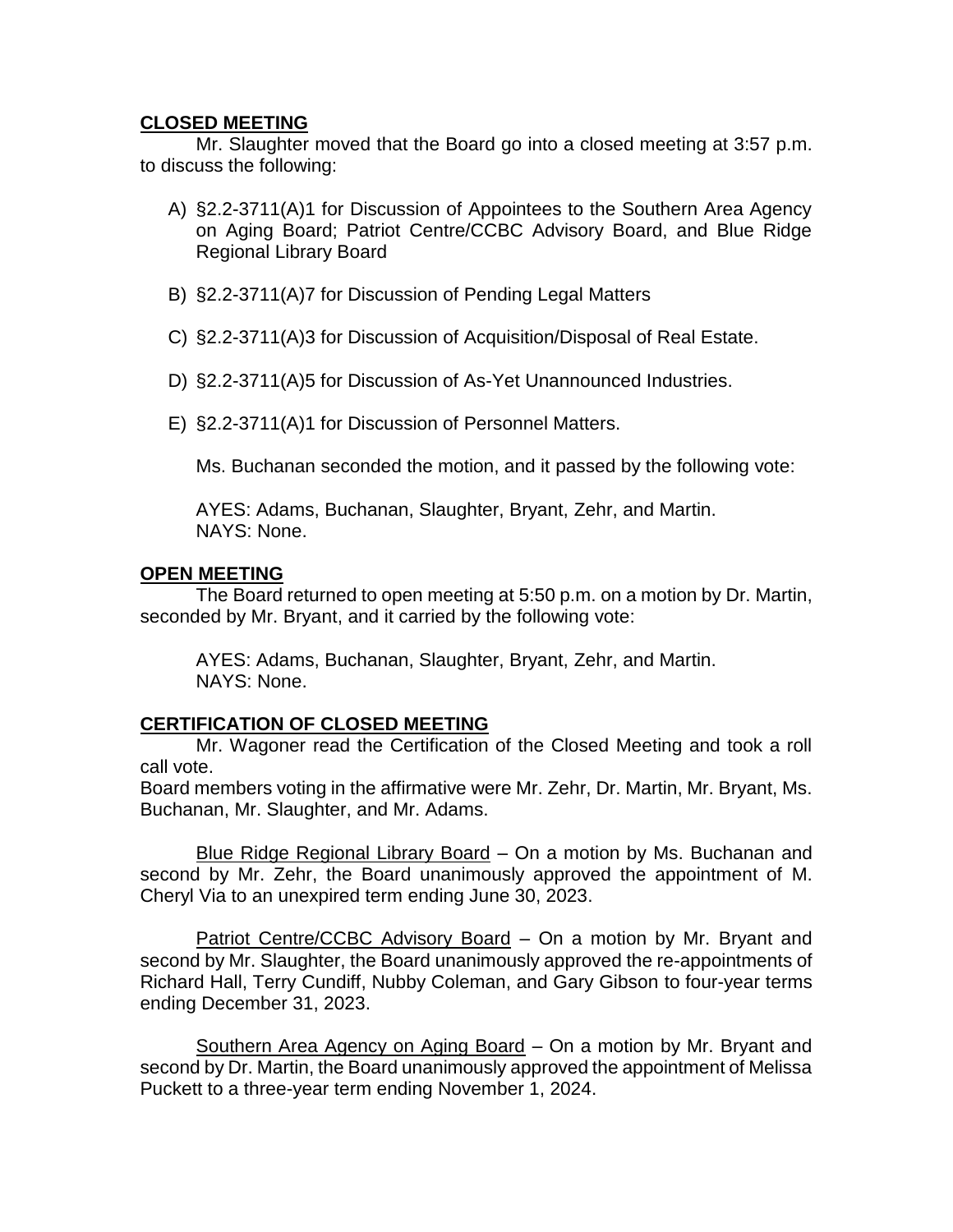Tim Hall stated he planned to retire from his position of County Administrator and PSA General Manager on July 1, 2022. Mr. Hall said it had been an absolute honor and privilege to work with the Board and to have their trust to do the job.. On a motion by Ms. Buchanan and seconded by Mr. Bryant, the Board accepted Tim Hall's resignation effective July 1, 2022, by the following vote:

AYES: Adams, Buchanan, Slaughter, Bryant, Martin, and Zehr. NAYS: None.

Dr. Martin made a motion to hire Dale Wagoner as County Administrator with an effective date of July 1, 2022 and to authorize the Board Chairman to sign documents related to the hire and to engage in discussion with the PSA Board about continuing to share the position as General Manager of the PSA. The motion was seconded by Mr. Bryant and passed unanimously with the following vote:

AYES: Adams, Buchanan, Slaughter, Bryant, Martin, and Zehr. NAYS: None.

Mr. Adams recessed the meeting at 5:58 p.m. until 6:00 p.m.

Mr. Adams welcomed everyone to the 6:00 p.m. portion of the meeting.

## **CONSIDERATION OF A RESOLUTION RECOGNIZING THE 70TH ANNIVERSARY OF THE MARTINSVILLE ALUMNAE CHAPTER OF DELTA SIGMA THETA SORORITY**

Mr. Hall stated the Martinsville Alumnae Chapter of Delta Sigma Theta Sorority, Incorporated celebrated the 70<sup>th</sup> anniversary of its chapter last month. Over the last 70 years, members of the sorority have conducted numerous community service projects throughout the City of Martinsville and Henry County.

Ms. Buchanan read aloud a resolution to recognize the value of this community service and congratulate the chapter on reaching its latest milestone and made a motion to adopt the resolution. It was seconded by Mr. Slaughter, and the motion was approved by the following vote:

AYES: Adams, Buchanan, Slaughter, Bryant, Zehr, and Martin. NAYS: None.

Several members of the Martinsville Alumnae Chapter of Delta Sigma Theta Sorority were present to receive the resolution. Chapter President Brenell Thomas thanked the Board for the honor and highlighted some of the chapter's activities in the community.